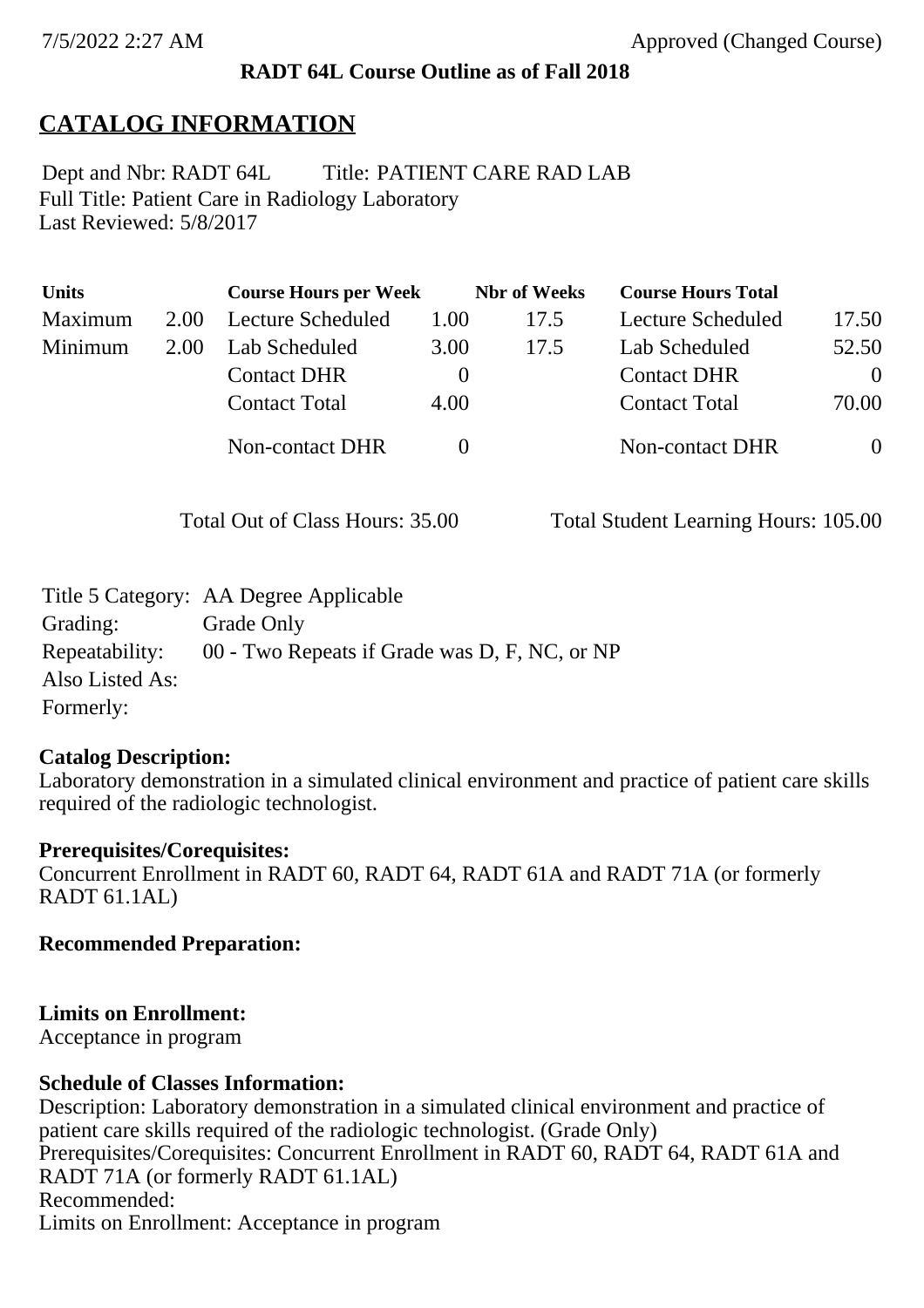## **ARTICULATION, MAJOR, and CERTIFICATION INFORMATION:**

| <b>AS Degree:</b><br><b>CSU GE:</b> | Area<br><b>Transfer Area</b> |            |                  | Effective:<br>Effective: | Inactive:<br>Inactive: |
|-------------------------------------|------------------------------|------------|------------------|--------------------------|------------------------|
| <b>IGETC:</b>                       | <b>Transfer Area</b>         |            |                  | Effective:               | Inactive:              |
| <b>CSU Transfer: Transferable</b>   |                              | Effective: | <b>Fall 1981</b> | Inactive:                |                        |
| <b>UC</b> Transfer:                 |                              | Effective: |                  | Inactive:                |                        |

#### **CID:**

#### **Certificate/Major Applicable:**

[Both Certificate and Major Applicable](SR_ClassCheck.aspx?CourseKey=RADT64L)

# **COURSE CONTENT**

#### **Student Learning Outcomes:**

Upon completion of the course, students will be able to:

- 1. Properly set up and work with sterile fields while maintaining proper aseptic techniques.
- 2. Handle patients using proper body mechanics and safe practices.
- 3. Perform patient care skills within the scope of practice of a radiologic technologist.

## **Objectives:**

By the end of this course students will be able to:

- 1. Demonstrate appropriate medical communication to patients and other personnel in a medical imaging department.
- 2. Demonstrate proper practices of body mechanics, medical and surgical asepsis, and infection control.
- 3. Demonstrate proper handling of drainage, endotracheal, urinary and other tubes.
- 4. Obtain accurate vital signs.
- 5. Demonstrate safe transfer of patients.
- 6. Assist radiologist and radiologic technologist in the administration of barium enema, emergency medications, contrast media and intravenous infusions.

## **Topics and Scope:**

- I. Principles of Patient Care in Radiology
	- A. Communications
	- B. Body mechanics
	- C. Medical and surgical asepsis
	- D. Route of administration of barium enema, medications and contrast media
	- E. Infection control
	- F. Isolation techniques
	- G. Vital signs assessment
	- H. Safe handling of tubes and intravenous pumps
	- I. Patient transfer/transport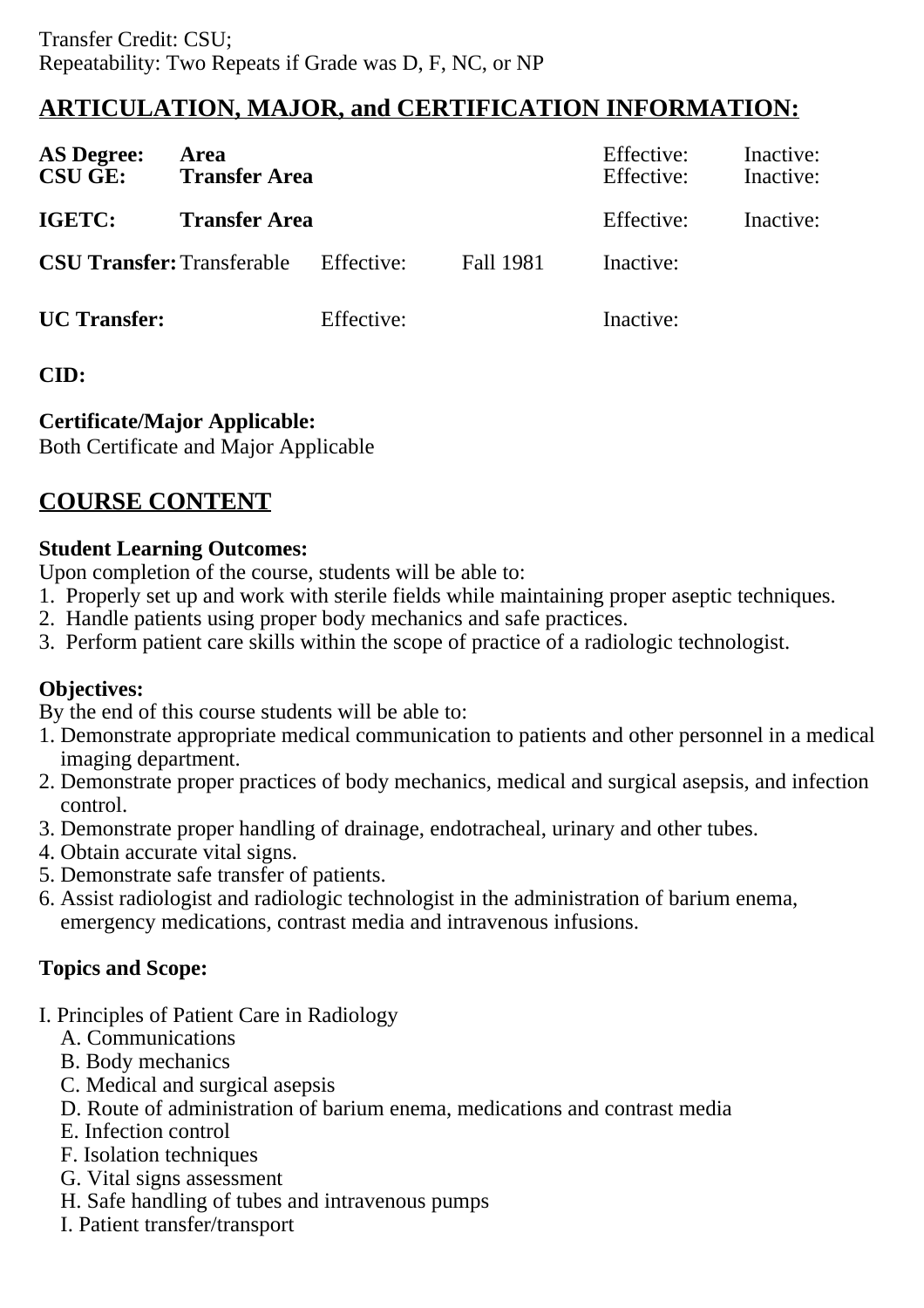- J. Emergency response in radiology department
- K. Oxygen administration
- II. Laboratory Demonstration and Practice
	- A. Hand washing
	- B. Sterile gloving
	- C. Sterile gowning and gloving
	- D. Skin preparation
	- E. Medication preparation
	- F. Patient transfer
	- G. Sterile package opening
	- H. Barium enema
	- I. Vital signs
	- J. Intravenous tubing and set-up

All topics are covered in both the lecture and lab parts of the course except for Emergency response in radiology department. This section is only discussed in Lecture.

#### **Assignment:**

Lecture Related Assignments:

1. Reading from the textbook and instructor-prepared materials (10-20 pages/week)

Lab Related Assignments:

- 1. Laboratory practice of all skills as demonstrated by instructor
- 2. Successful completion of 15-18 skills in the laboratory (Performance exams)

#### **Methods of Evaluation/Basis of Grade:**

**Writing:** Assessment tools that demonstrate writing skills and/or require students to select, organize and explain ideas in writing.

None, This is a degree applicable course but assessment tools based on writing are not included because skill demonstrations are more appropriate for this course.

Writing  $0 - 0\%$ 

**Problem Solving:** Assessment tools, other than exams, that demonstrate competence in computational or noncomputational problem solving skills.

None Problem solving and the Problem solving problem solving and the Problem solving problem solving  $0 - 0\%$ 

**Skill Demonstrations:** All skill-based and physical demonstrations used for assessment purposes including skill performance exams.

|                                     | <b>Skill Demonstrations</b> |  |
|-------------------------------------|-----------------------------|--|
| Performance exams, skills check-off | $80 - 90\%$                 |  |

**Exams:** All forms of formal testing, other than skill performance exams.

80 - 90%

 $0 - 0\%$